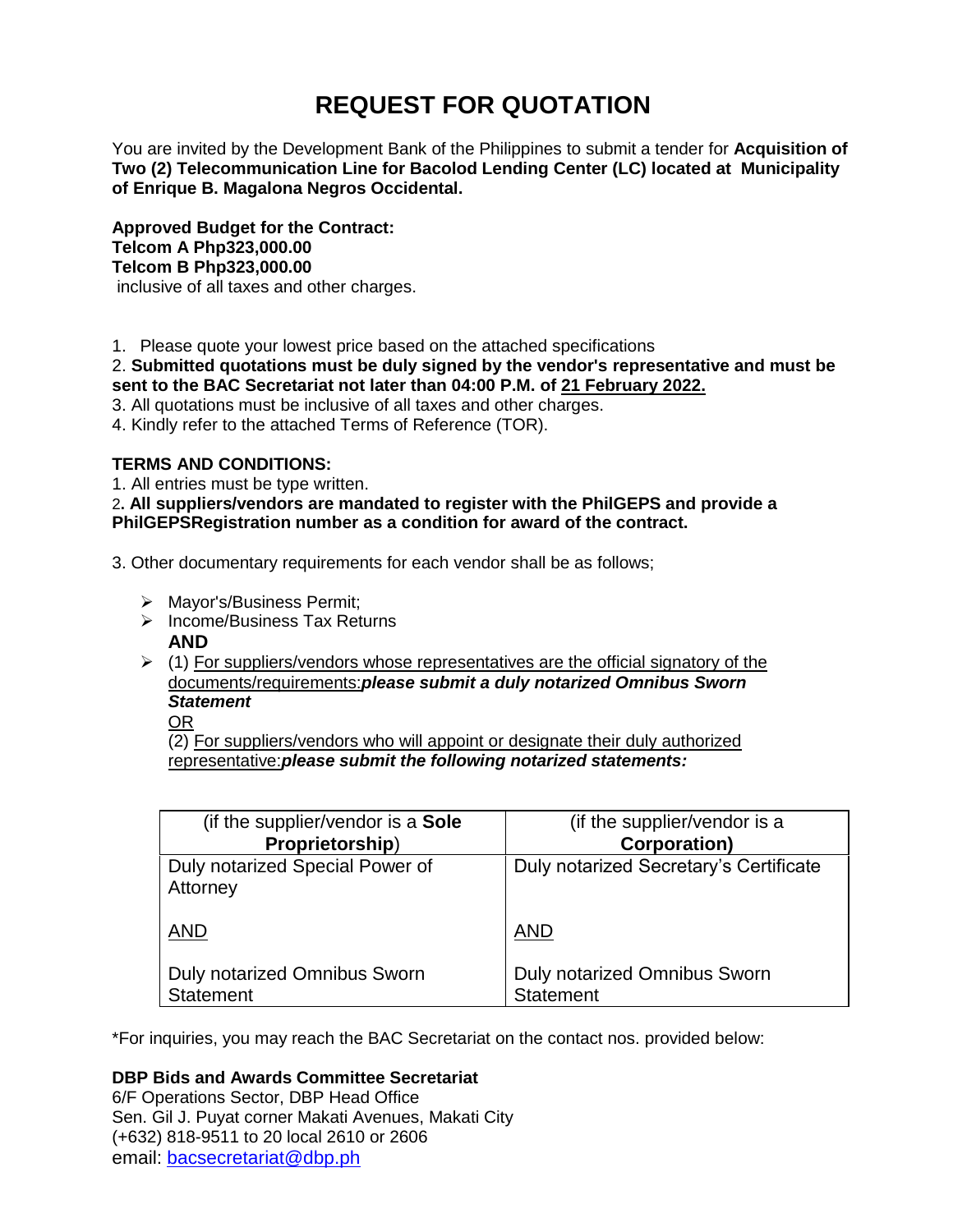#### Annex A

# ACQUISITION OF NEW, ADDITIONAL AND/OR REPLACEMENT TELECOMMUNICATION LINE/CONNECTIVITY SERVICE FOR THE DEVELOPMENT BANK OF THE PHILIPPINES (DBP)-**BACOLOD LENDING CENTER**

#### APPROVED BUDGET FOR THE CONTRACT: Telco A: Php 323,000 Telco B: Php 323,000

#### **TECHNICAL SPECIFICATIONS**

#### A. BACKGROUND

推す

The telecommunication connectivity service (line) is for the connection of DBP online systems, services and facilities in any of the following DBP remote sites:

- A.1. Branch Office, including:
	- A.1.a. Lending Center
	- A.1.b. Cash Center
	- A.1.c. Branch-Lite Unit
- A.2. Automated Teller Machine (ATM)

#### **B. OBJECTIVE**

To acquire stable, reliable and secure telecommunication connectivity/line service to link DBP remote sites to the Head Office from an authorized and qualified telecommunication service provider (Telco).

#### C. COVERAGE OF THE CONTRACT

The contract will be for a one (1) year period starting from date of acceptance of service with the option for automatic renewal.

#### D. MINIMUM SPECIFICATIONS

- D.1. Connectivity/Line Service Availability
	- > The minimum availability of service is 99.6%.
- D.2. Connectivity/Line Specifications
- D.2.a. Branch Office  $\sqrt{}$ 
	- D.2.a.i. Wired MPLS/VPN, Radio Last Mile or VSAT connection with minimum of 2 Mbps bandwidth
	- D.2.a.ii. Must be Ku Band or C Band for the VSAT
	- D.2.a.iii. Inclusive network equipment, such as router and or router/modem, must not be on End-of-Life/End-of-Support status within the contract period
	- D.2.a.iv. Router must support GRE/mGRE tunneling and IP Security (ex. dynamic VPN) and SNMP
	- D.2.a.v. DBP shall have the full access of the router
	- D.2.a.vi. Provide near real time and historical link monitoring

D.2.b. ATM - Wired П

- D.2.b.i. VPN connection at least 128 Kbps via MPLS
- D.2.b.ii. Inclusive network equipment, such as router and or router/modem, must not be on End-of-Life/End-of-Support status within the contract period
- D.2.b.iii. Support GRE tunneling and SNMP
- D.2.b.iv. Provide near real time and historical link monitoring

age 1 of 4 for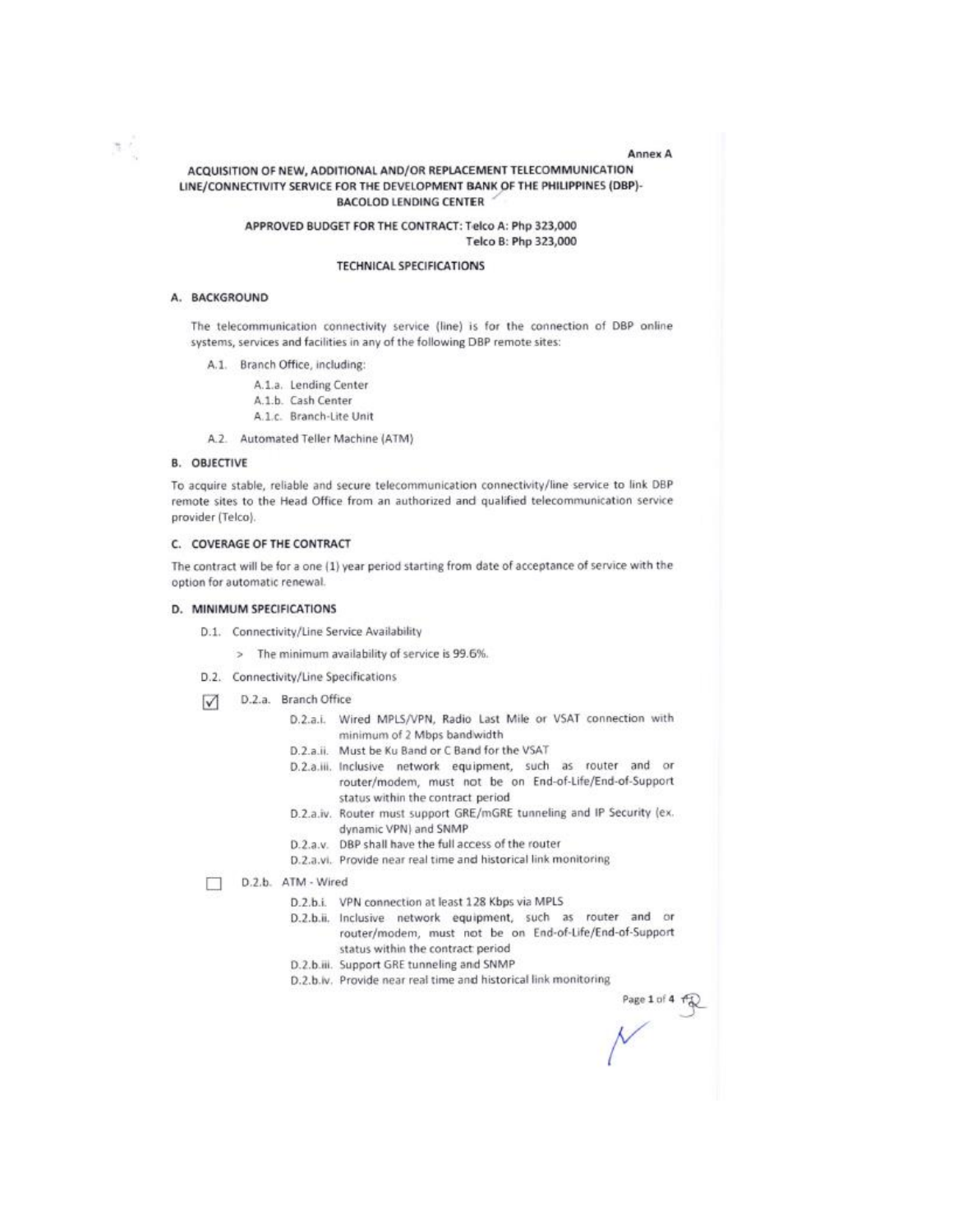D.2.c. ATM - Wireless

- D.2.c.i. Provide data transmission function by public GPRS/ GSM network or higher
- D.2.a.vii. Inclusive network equipment, such as router and or router/modem, must not be on End-of-Life/End-of-Support status within the contract period
- D.2.c.ii. Support GRE Tunneling and SNMP
- D.2.c.iii. Provide GUI access for local and remote management
- D.2.c.iv. Operate at -30~+75°C temperature
- D.2.c.v. Has LED status indication
- D.2.c.vi. Support RJ45 console port
- D.2.c.vii. Include: 1 power cord, 2 antennas, 1 console cable, 1 set documentation
- D.2.c.viii. Provide near real time and historical link monitoring.
- D.2.c.ix. Meet the average latency requirement of not greater than 200ms measured using the Ping utility or any similar mobile applications
- D.2.c.x. Meet signal requirement of not less than 2 bars measured using mobile or similar devices capable of said measurement
- D.2.c.xi. DBP shall have full access to the Modem/Router
- D.3. Support Services and Incident Management
	- D.3.a. The Telco shall provide 24 x 7 onsite, telephone and email support. For every service unavailability/downtime reported, the response time shall be within thirty (30) minutes.
	- D.3.b. Upon the occurrence of service unavailability/downtime, the Telco shall:
		- D.3.b.i. Conduct problem isolation/resolution and link restoration activities
		- D.3.b.ii. Notification via electronic mail (E-mail) and telephone within one (1) hour of the occurrence
		- D.3.b.iii. Minimum of twice a day status report to DBP via E-Mail
		- D.3.b.iv. Estimated time of arrival (ETA) if onsite activities required
		- D.3.b.v. Estimated time of resolution (ETR)
		- D.3.b.vi. Root cause
		- D.3.b.vii. Comply with DBP policies on security and confidentiality during support services.
	- D.3.c. The Telco shall submit an incident report stating the reason/s for the outage and detailing the steps undertaken to resolve a particular problem upon DBP's request.
- D.4. Service Performance Review
	- > The Telco shall conduct a performance review session at least once every quarter of a year

#### E. TELECOMMUNICATION CONNECTIVITY/LINE REQUIREMENT CLASSIFICATION

The primary objective of the following provisions is to have multiple Telcos per site, providing service redundancy, high availability and avoiding single point of failure.

- [V] E.1. New Telecommunication Line Requirement
	- E.1.a. Covered Sites

Page 2 of 4  $+$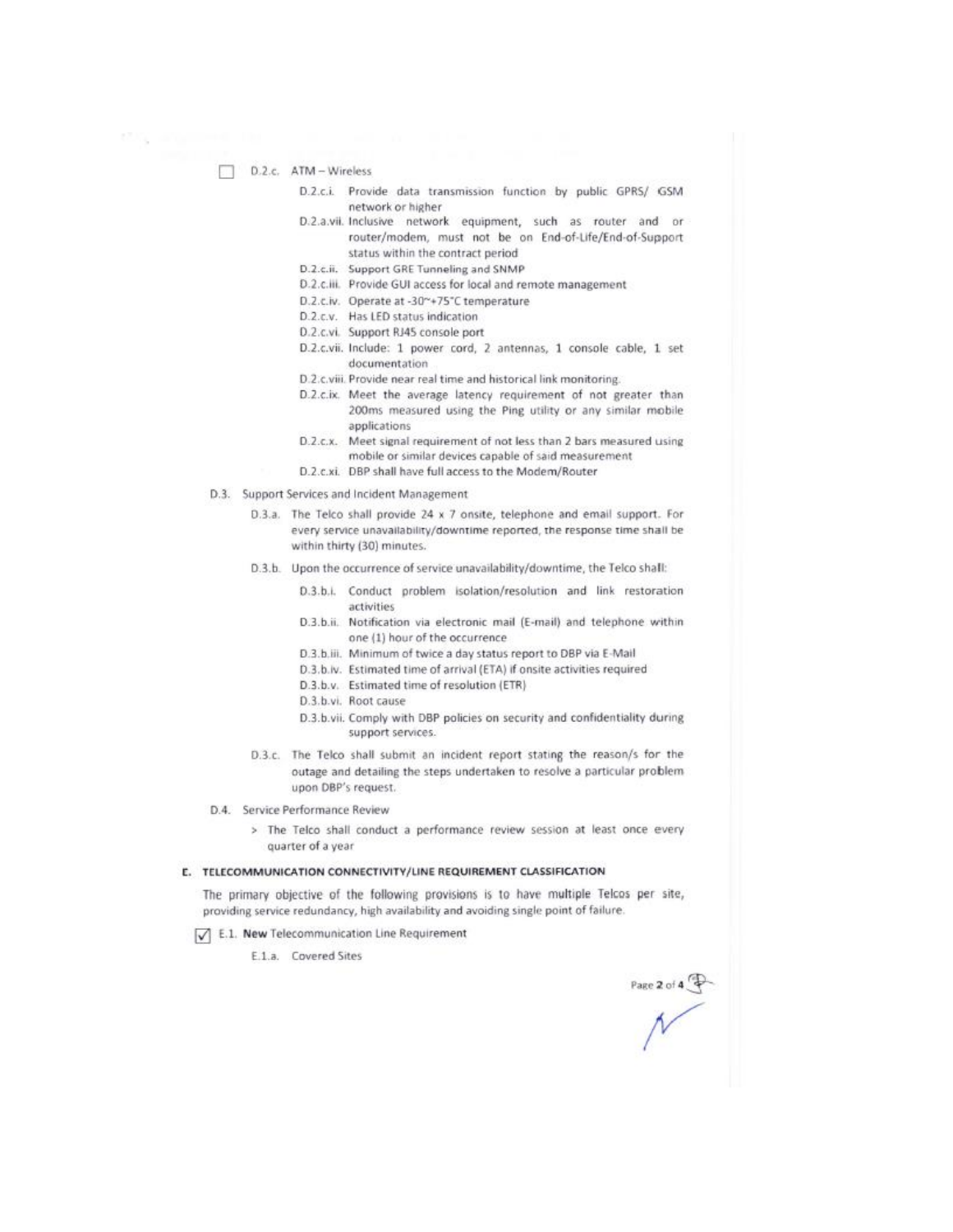> New remotes sites

#### E.1.b. Telco Selection Criteria

- > Telecommunication Line for Branch Office
	- E.1.b.i. Two (2) different Telcos (Telco A and Telco B) shall be selected
	- E.1.b.ii. Telco A is the lowest (winning) provider
	- E.1.b.iii. Telco B is the second lowest provider
- > Telecommunication Line for Additional ATM Facility of a Branch Office
	- E.1.b.iv. The Telco must be different from the one which has the majority or most of the telecommunication connectivity services provided for the ATM/s of that Branch Office

# E.2. Additional Telecommunication Line Requirement

- E.2.a. Covered Sites
	- > For existing sites with existing telecommunication line/s
- E.2.b. Telco Exception
	- > The Telco/s of the existing line/s servicing the site shall not be invited and will not be allowed to participate

# E.3. Replacement Telecommunication Line Requirement

- E.3.a. Covered Sites
	- > For existing sites with existing telecommunication line/s
- E.3.b. Telco Exception
	- E.3.b.i. For Telco Redundancy Replacement
		- > The Telco of the existing line/s servicing the site including the one to be replaced shall not be invited and will not be allowed to participate
	- E.3.b.ii. Replacement for the Purpose of Telecommunication Line Capacity (Bandwidth) Upgrade
		- > The Telco of the other existing line/s servicing the site (i.e., other than the one to be replaced) shall not be invited and will not be allowed to participate
	- E.3.b.iii. For Wireless to Wired Facility Replacement
		- > The Telco of the other existing line/s servicing the site (i.e., other than the one to be replaced) shall not be invited and will not be allowed to participate

# F. DISCONTINUANCE OF SERVICE

DBP can opt to discontinue the service within the contract period without pre-termination fee/s, if the Telco provider fails to meet the required minimum availability of service, specified in item D.1, for three (3) consecutive months (3-strike rule)

G. PAYMENT

The payment shall be in a monthly basis every after the service acceptance.

Page 3 of 4